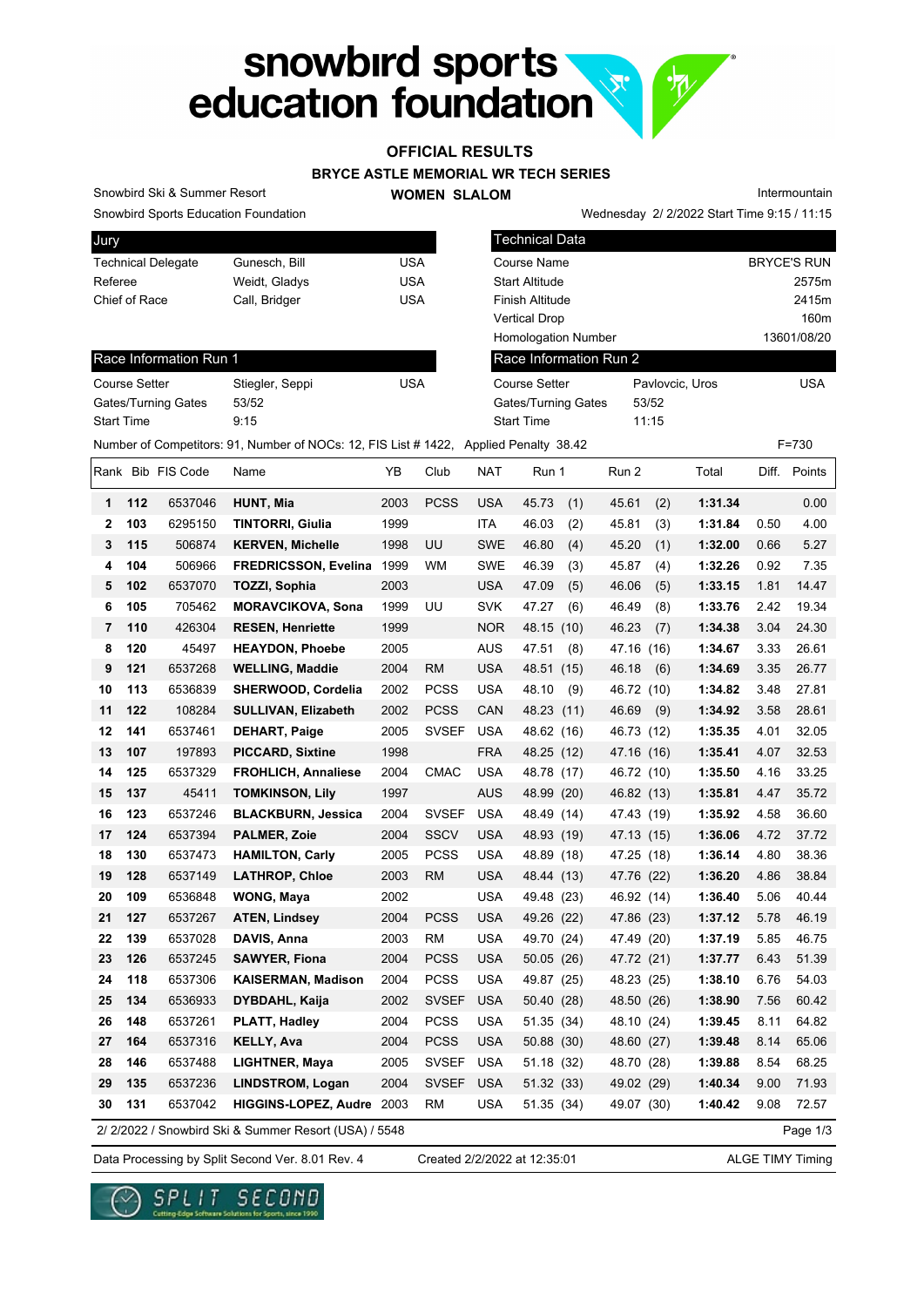## **BRYCE ASTLE MEMORIAL WR TECH SERIES WOMEN SLALOM OFFICIAL RESULTS**

Snowbird Sports Education Foundation Snowbird Ski & Summer Resort

Intermountain

Wednesday 2/ 2/2022 Start Time 9:15 / 11:15

|          |            | Rank Bib FIS Code  | Name                                     | YB           | Club                | NAT        | Run 1                    | Run 2                    | Total                                        | Diff. | Points       |
|----------|------------|--------------------|------------------------------------------|--------------|---------------------|------------|--------------------------|--------------------------|----------------------------------------------|-------|--------------|
| 31       | 142        | 6537238            | LANTZ, Georgia                           | 2004         | ASC                 | USA        | 50.84 (29)               | 49.62 (31)               | 1:40.46                                      | 9.12  | 72.89        |
| 32       | 151        | 6537476            | <b>HAGGARD, Sofie</b>                    | 2005         | SB                  | <b>USA</b> | 51.07 (31)               | 49.69 (33)               | 1:40.76                                      | 9.42  | 75.29        |
| 33       | 138        | 6537626            | <b>MACMILLAN, Avery</b>                  | 2005         | <b>JHSC</b>         | USA        | 51.53 (37)               | 49.62 (31)               | 1:41.15                                      | 9.81  | 78.40        |
| 34       | 129        | 6537058            | PENDERGAST, Marta                        | 2003         | <b>BSF</b>          | <b>USA</b> | 51.51 (36)               | 49.91 (34)               | 1:41.42 10.08                                |       | 80.56        |
| 35       | 143        | 6537590            | <b>KAIMAKTCHIEV, Elena</b>               | 2005         | MHA                 | <b>USA</b> | 51.88 (38)               | 50.46 (39)               | 1:42.34 11.00                                |       | 87.91        |
| 36       | 144        | 6536795            | <b>BOUCHARD, Alice</b>                   | 2002         | MBSEF               | USA        | 52.47 (40)               | 50.03 (36)               | 1:42.50                                      | 11.16 | 89.19        |
| 37       | 166        | 6537444            | <b>VIESTURS, Anabel</b>                  | 2004         | <b>SVSEF</b>        | <b>USA</b> | 52.80 (42)               | 50.02 (35)               | 1:42.82 11.48                                |       | 91.75        |
| 38       | 140        | 6537294            | <b>BENJAMINSON, Kacey</b>                | 2004         | TPT                 | <b>USA</b> | 52.73 (41)               | 50.34 (38)               | $1:43.07$ 11.73                              |       | 93.75        |
| 39       | 170        | 6537456            | <b>MCAULEY, Aspen</b>                    | 2005         | <b>SBSTA</b>        | <b>USA</b> | 52.81 (43)               | 50.31 (37)               | 1:43.12 11.78                                |       | 94.15        |
| 40       | 136        | 6537247            | <b>BUTZLAFF, Campbell</b>                | 2004         | MHA                 | USA        | 53.15 (45)               | 50.80 (40)               | 1:43.95 12.61 100.78                         |       |              |
| 41       | 147        | 6537253            | <b>WOGOMAN, Evalyn</b>                   | 2004         | <b>JHSC</b>         | USA        | 52.91 (44)               | 51.20 (42)               | 1:44.11 12.77 102.06                         |       |              |
| 42       | 167        | 6537496            | PETERS, Emery                            | 2005         | <b>PCSS</b>         | USA        | 53.66 (51)               | 50.80 (40)               | 1:44.46 13.12 104.86                         |       |              |
| 43       | 157        | 6537258            | <b>KRAABEL, Sydney</b>                   | 2004         | <b>CMAC</b>         | USA        | 53.27 (46)               | 51.49 (43)               | 1:44.76 13.42 107.25                         |       |              |
| 44       | 149        | 6537263            | <b>COOKE, Carina</b>                     | 2004         | <b>PCSS</b>         | USA        | 53.33 (47)               | 51.57 (45)               | 1:44.90                                      |       | 13.56 108.37 |
| 45       | 174        | 6537451            | <b>CUSHARD, Cayla</b>                    | 2005         | <b>TPT</b>          | USA        | 53.61 (49)               | 51.77 (46)               | 1:45.38                                      |       | 14.04 112.21 |
| 46       | 154        | 6537469            | <b>GRIFFIN, Bobbi Jo</b>                 | 2005         | TPT                 | <b>USA</b> | 53.55 (48)               | 52.31 (48)               | 1:45.86 14.52 116.05                         |       |              |
| 47       | 153        | 6537457            | <b>STENDELL, Lauren</b>                  | 2005         | <b>SVSEF</b>        | <b>USA</b> | 53.64 (50)               | 52.36 (49)               | 1:46.00                                      |       | 14.66 117.16 |
| 48       | 158        | 6537460            | <b>MORRIS, Charlotte</b>                 | 2005         | RM                  | USA        | 53.80 (52)               | 52.63 (50)               | 1:46.43 15.09 120.60                         |       |              |
| 49       | 171        | 6537553            | <b>DIAMOND, Whitney</b>                  | 2005         | <b>SB</b>           | <b>USA</b> | 55.06 (60)               | 51.49 (43)               | 1:46.55 15.21 121.56                         |       |              |
| 50       | 155        | 6537285            | <b>WILLETT, Shelby</b>                   | 2004         | MRT                 | <b>USA</b> | 54.50 (57)               | 52.19 (47)               | 1:46.69 15.35 122.68                         |       |              |
| 51       | 152        | 6537210            | <b>THOMAS, Ella</b>                      | 2003         | SВ                  | USA        | 54.23 (54)               | 52.72 (52)               | 1:46.95 15.61 124.76                         |       |              |
| 52       | 156        | 6537293            | <b>SALINAS, Natasha</b>                  | 2004         | TPT                 | USA        | 54.59 (58)               | 52.68 (51)               | 1:47.27 15.93 127.31                         |       |              |
| 53       | 161        | 6537492            | <b>KRAGT, Abigail</b>                    | 2005         | ASC                 | USA        | 54.33 (55)               | 52.95 (54)               | 1:47.28                                      |       | 15.94 127.39 |
| 54       | 178        | 6537464            | <b>HONEY, Lili</b>                       | 2005         | RM                  | USA        | 55.25 (61)               | 52.88 (53)               | 1:48.13 16.79 134.19                         |       |              |
| 55       | 169        | 6537483            | <b>HUGHES, Meghan</b>                    | 2005         | TPT                 | USA        | 54.49 (56)               | 53.85 (57)               | 1:48.34 17.00 135.87                         |       |              |
| 56       | 163        | 6537302            | <b>GLICK, Taylor</b>                     | 2004         | JHSC                | USA        | 54.99 (59)               | 53.87 (58)               | 1:48.86 17.52 140.02                         |       |              |
| 57       | 159        | 6537467            | <b>BEEGHLY, Siena</b>                    | 2005         | MMST                | USA        | 55.49 (63)               | 53.65 (56)               | 1:49.14 17.80 142.26                         |       |              |
| 58       | 162        | 6537470            | <b>CRUS, Cameron</b>                     | 2005         | <b>SVSEF</b>        | USA        | 55.46 (62)               | 54.05 (61)               | 1:49.51 18.17 145.22                         |       |              |
| 59       | 173        | 6537547            | <b>GRIES, Alyssa</b>                     | 2005         | <b>ASC</b>          | USA        | 56.76 (65)               | 53.95 (60)               | 1:50.71 19.37 154.81                         |       |              |
| 60       | 188        | 6537562<br>6537278 | <b>MCLOUGHLIN, Zuri</b>                  | 2005         | SB                  | <b>USA</b> | 56.71 (64)               | 55.63 (65)               | 1:52.34 21.00 167.83                         |       |              |
| 61<br>62 | 175        |                    | TAL, Noga                                | 2004         | MRT<br><b>SBSTA</b> | USA        | 57.67 (66)               | 55.11 (63)               | 1:52.78 21.44 171.35                         |       |              |
| 63       | 180<br>179 | 6537298<br>6537595 | FLOOD, Jordan<br><b>VENVERLOH, Grace</b> | 2004<br>2005 | <b>RM</b>           | USA<br>USA | 57.83 (67)<br>58.43 (68) | 55.07 (62)<br>55.71 (66) | 1:52.90 21.56 172.31<br>1:54.14 22.80 182.22 |       |              |
| 64       | 172        | 6537273            | <b>HARMAN, Reese</b>                     | 2004         | SB                  | USA        | 58.58 (69)               | 55.97 (67)               | 1:54.55 23.21 185.50                         |       |              |
| 65       | 183        | 6537344            | <b>TETI, Mary</b>                        | 2004         | <b>SBSTA</b>        | <b>USA</b> | 59.70 (70)               | 56.72 (68)               | 1:56.42 25.08 200.44                         |       |              |
| 66       | 190        | 6537491            | <b>WALDEN, Lillie</b>                    | 2005         | <b>PCSS</b>         |            | USA 1:03.26 (73)         | 53.92 (59)               | 1:57.18 25.84 206.52                         |       |              |
| 67       | 181        | 6537425            | <b>TEBB, Evelyn</b>                      | 2004         | <b>TPT</b>          |            | USA 1:00.27 (71)         | 57.87 (69)               | 1:58.14 26.80 214.19                         |       |              |
| 68       | 189        | 6537645            | <b>MCDANIEL, Marian</b>                  | 2005         | <b>ASC</b>          |            | USA 1:01.61 (72)         | 59.54 (70)               | 2:01.15 29.81 238.25                         |       |              |
| 69       | 191        | 6537531            | LAAKSO, Paige                            | 2005         | <b>PCSS</b>         |            | USA 1:03.74 (74)         | 59.68 (71)               | 2:03.42 32.08 256.39                         |       |              |
| 70       | 177        | 6537364            | <b>KRUCKENBERG, Kelsie</b>               | 2004         | SB                  |            | USA 1:03.85 (75)         | 1:01.85(72)              | 2:05.70 34.36 274.61                         |       |              |
| 71       | 187        | 6537349            | <b>HARGIS, Shyan</b>                     | 2004         | <b>ASC</b>          |            | USA 1:13.21 (78)         | 55.22 (64)               | 2:08.43 37.09 296.43                         |       |              |
| 72       | 165        | 6537385            | <b>HASSELBACH, Shea</b>                  | 2004         | MBSEF               |            | USA 1:15.45 (79)         | 53.60 (55)               | 2:09.05 37.71 301.38                         |       |              |
| 73       | 184        | 6537505            | <b>THOM, Erin</b>                        | 2005         | <b>SB</b>           |            | USA 1:08.77 (77)         | 1:02.07(73)              | 2:10.84 39.50 315.69                         |       |              |
| 74       | 186        | 6537523            | MOODY, Audrey                            | 2005         | SB                  |            | USA 1:08.35 (76)         | 1:04.44(74)              | 2:12.79 41.45 331.27                         |       |              |
|          |            |                    |                                          |              |                     |            |                          |                          |                                              |       |              |

2/ 2/2022 / Snowbird Ski & Summer Resort (USA) / 5548

Page 2/3

Data Processing by Split Second Ver. 8.01 Rev. 4 Created 2/2/2022 at 12:35:01 ALGE TIMY Timing

Created 2/2/2022 at 12:35:01